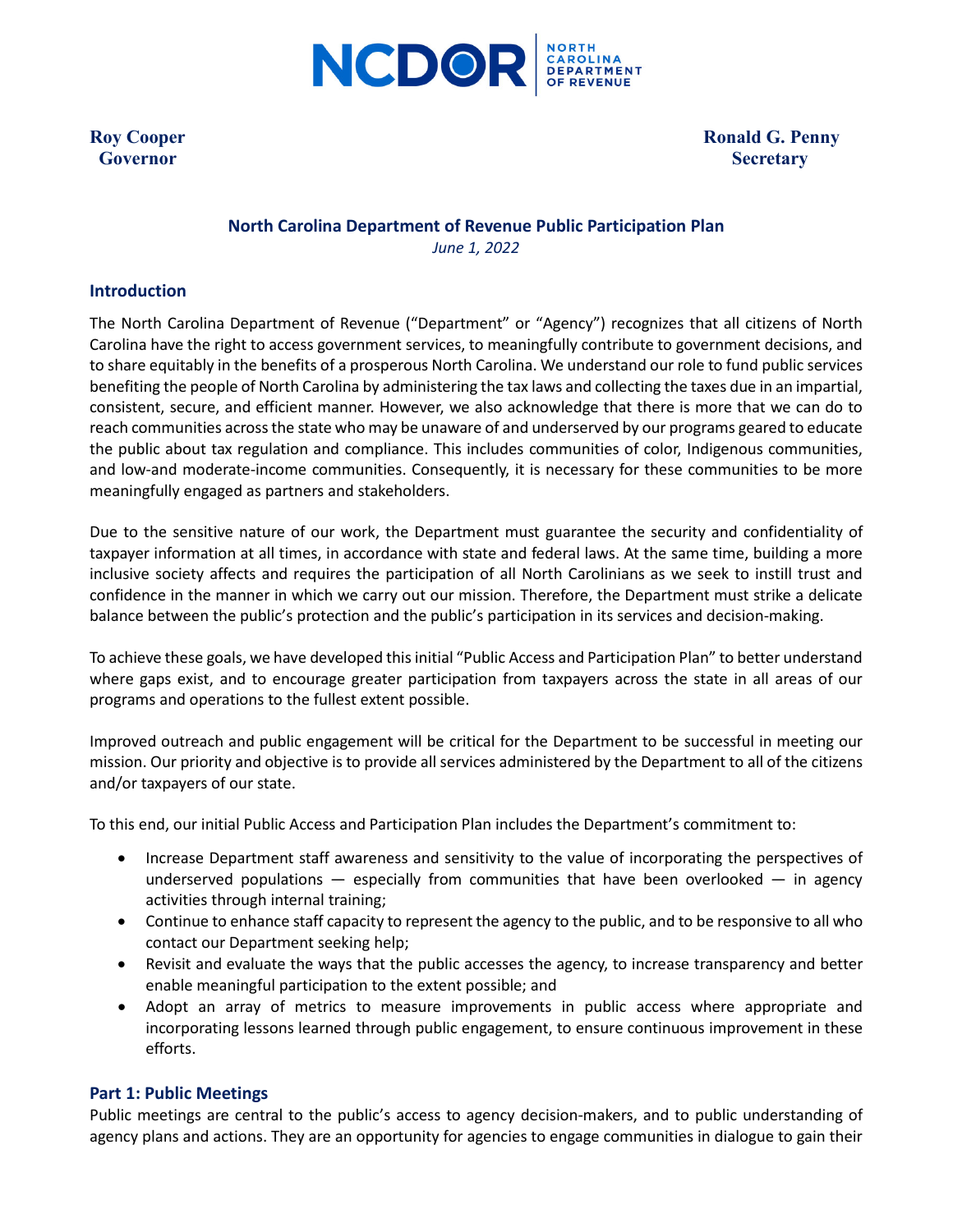perspective, listen to their concerns, and answer questions to provide clarity on compliance and tax administration. An agency relies on the exchange of information to provide a comprehensive view of agency proposals and to get a sense of the community's views on related challenges and benefits of agency plans or actions.

When conducting public meetings, to improve public engagement and access, the Department shall, to the extent possible:

- Review existing practices governing the conduct of agency public meetings, and adopt new practices to promote greater access and meaningful public engagement;
- Engage in community outreach to inform this work;
- Consult with sister agencies that may have done this already; and
- Adopt the goal of ongoing improvement of public access and public participation. (See Part 4: Ongoing Improvement of Public Access and Participation)

In its review of existing practices governing the conduct of public meetings, the Department shall take the following actions to remediate barriers to participation:

**Timing:** Adopting timing of informal public meetings at different hours of the day and days of the week to increase the likelihood of getting more representative participation.

**Notice:** Adopting discretionary notice practices that exceed statutory or regulatory minimum requirements for public input opportunities.

**Publicity:** Publicizing liberally using various media to promote meeting attendance.

**Outreach Intermediaries:** Utilizing indirect methods of outreach to publicize proposed state actions, including coordinating with intermediary organizations that possess their own networks.

Supporting the ability of intermediaries to assist with reducing barriers associated with the need for child care and transportation.

**Venues:** Providing virtual meetings and, when possible, adopting a variety of locations in neighborhoods whose populations are predominantly Indigenous or people of color, and who have an average income below the state's average, and in rural locations across the state.

Ensuring that venues are physically accessible and provide basic amenities.

**Additional Incentives:** Considering motivating attendance by providing guest speakers or other incentives.

**Non-Technical Information:** To the extent allowed by law, providing relevant information and data to the public that is accessible to a non-technical audience.

**Varied Means of Input:** Providing multiple means of public input, augmenting in-person and virtual meetings, to include telephone, email, online comment portals, surveys, polls, and other means. Division leaders are authorized to make meeting facilitation training available to staff. (See Part 3: Staff Training)

## **Part 2: Plan Elements for Website Improvement**

The Department website and online platforms have built-in accessibility features that make these platforms accessible to all users, including those who rely on screen readers. Through the eService Modernization Program, the Department is in the process of modernizing all electronic services to optimize user experience.

The Department utilizes:

- Manual checks for images to ensure alt text is present
- Automated content suggestions that give web administrators an overview of how to improve existing content to make it more accessible and user friendly
- User submitted feedback to make improvements to the website and file and pay applications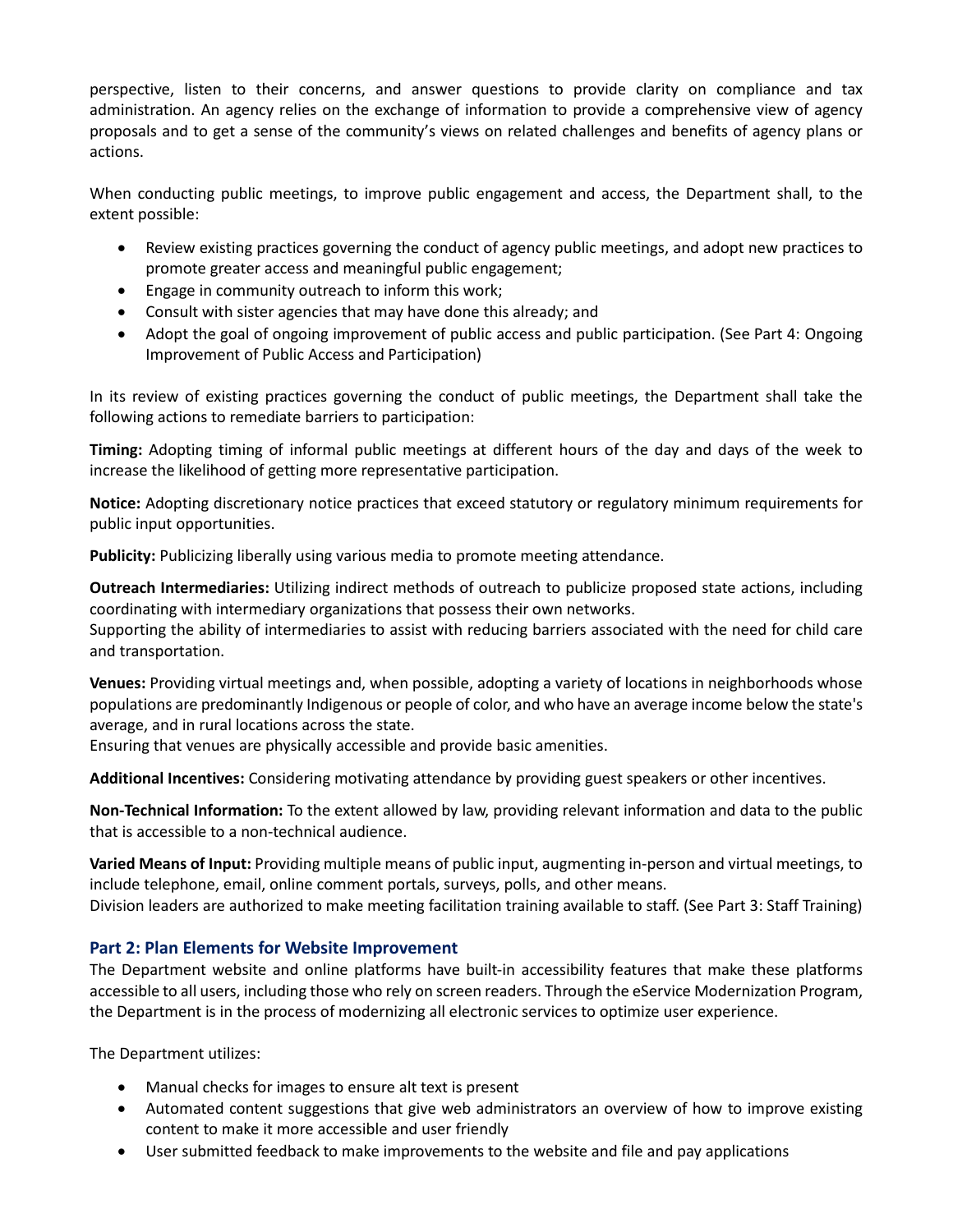- Google translate to allow limited English proficient speakers to translate any page on the website
- Responsive design, which is an approach to web design that make web pages render well on a variety of devices and window or screen sizes from minimum to maximum display size to ensure usability and satisfaction.
- Style guides to enforce plain language wherever possible; and
- American Disability Act (ADA) guidelines when producing multi-media content.

The Department will:

- Review all website language describing agency policies, programs and processes, and, where necessary, update content with clear, plain-language statements;
- Engage in community outreach to inform this work;
- Consult with sister agencies that have taken steps to improve access to their websites; and
- Consider securing the assistance of website specialists.

In its review, the Department shall address the following barriers:

**Non-Technical Information:** Conveying information that is clear and accessible. Where possible, convey technical information in a non-technical manner.

**Languages:** The Department implemented the Google Translate feature on its website in 2021, which allows taxpayers to translate website content into Spanish. In addition, DOR translates Important Notices, press releases and other public announcements.

The Department's Office of the Taxpayer Advocate serves as a liaison between the Department and the taxpayer to bring resolution to tax-related problems or related issues. The Department will prominently display the contact information for this Office on the website so the public has ready access to their assistance.

### **Part 3: Staff Training and Taxpayer Outreach**

To build staff appreciation of the barriers faced by communities of color, Indigenous communities, and low-and moderate-income communities, and to be better prepared to make agency processes more open to these communities, the Department's staff will participate in training starting in the spring of 2023.

There will be two types of training. First, to create greater sensitivity to the challenges that many communities face, staff should hear from community members regarding the barriers they face in accessing government services and engaging with state agencies. Trainings should also explore principles that will help illustrate why it is critically important for the agency to endeavor to be more inclusive. The Department will review training offered by the Racial Equity Institute and determine the appropriate staff positions for the training.

Meeting facilitation is a second important element of agency training that certain staff should undertake. While many agencies may have high-profile cases that are contentious and would require the engagement of mediation and dispute resolution professionals, most agency meetings will not. Well-trained staff should be capable of organizing and conducting most informal agency meetings. Basic facilitation skills can ensure that public meetings run smoothly and that agencies and the public get the most out of them. The agency will review the International Association of Public Participation's Core Values for Public Participation and will identify specific staff who can first learn basic public facilitation skills, and then use their understanding to teach their colleagues.

The Department launched the Latino Outreach Program in 2020 to better serve and educate the State's Spanish speaking community. The Program identifies tax law knowledge gaps for Spanish speaking taxpayers, and in turn develops educational materials to help close those gaps and increase voluntary tax compliance. In addition, the Program translates tax documents, conducts tax seminars and posts tutorial videos in Spanish.